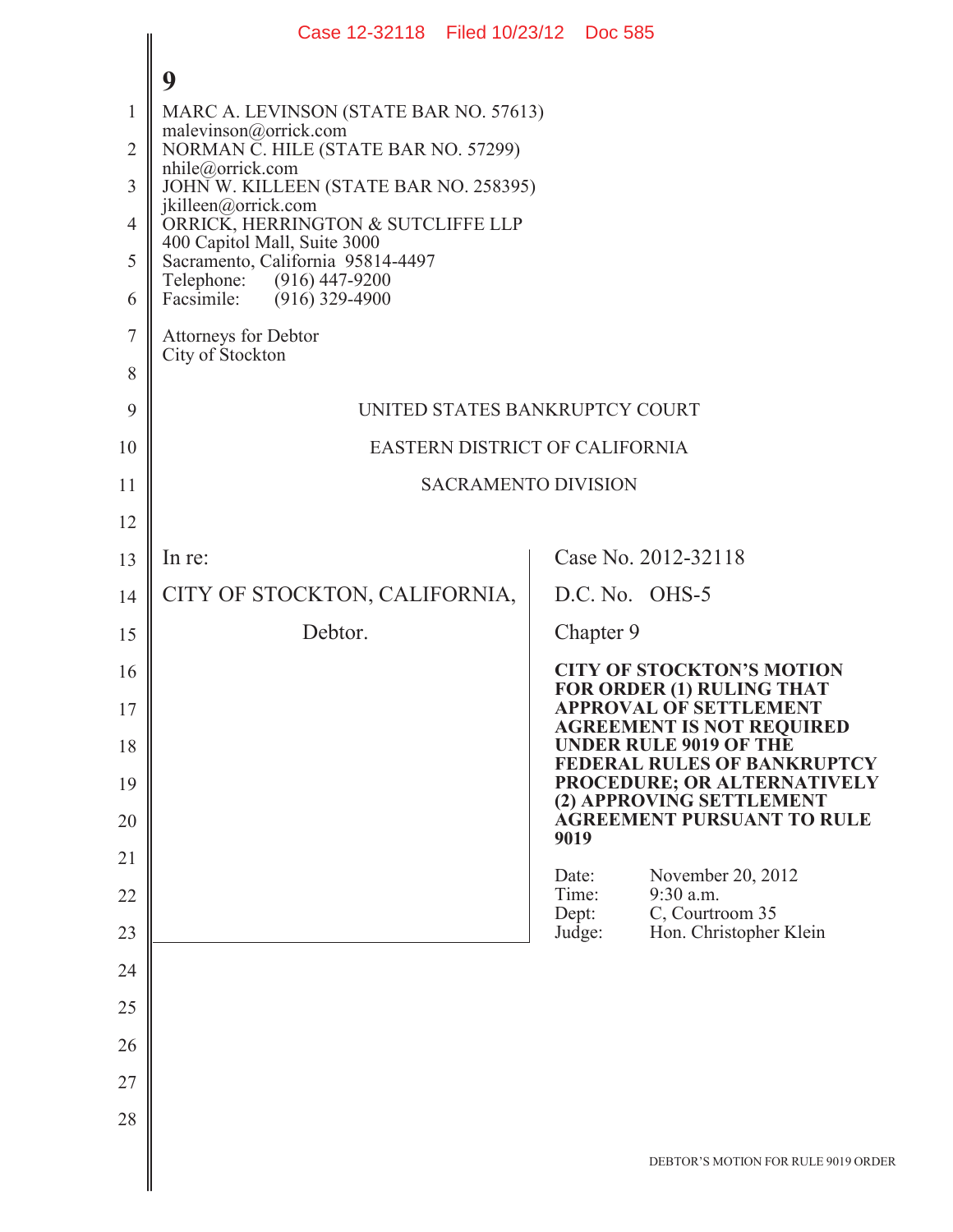1 2 3 4 5 6 7 8 9 10 11 12 13 14 15 16 17 18 19 20 21 22 The City of Stockton, California, on behalf of itself and the Stockton Police Department ("SPD"), Officer Christopher Slate, Officer Kyle Pierce, Officer Mitchell Tiner and Officer Carlos Vina, Jr. (collectively, the "City"<sup>1</sup>), respectfully moves this Court for an order ruling that the City is not required to seek the Court's approval of a settlement agreement (the "Settlement Agreement") by and between the City and Christopher Hallon (together with the City, the "Parties"), a copy of which is attached as Exhibit B to the Declaration of Marci Arredondo submitted in conjunction with this motion, under Rule 9019 of the Federal Rules of Bankruptcy Procedure (the "Bankruptcy Rules"). The basis for the request is that Rule 9019 does not create a substantive requirement to seek such approval and because such a requirement would impermissibly conflict with the City's substantive rights as a chapter 9 debtor under 11 U.S.C. § 904. In the alternative, should the Court determine that bankruptcy court approval is required, the City requests an order approving the Settlement Agreement pursuant to Rule  $9019<sup>2</sup>$ . The Settlement Agreement encompasses a settlement and resolution of the allowance, determination and payment of certain claims (the "Claims") arising from *Hallon v. City of Stockton et al.*, Case No. 2:11-CV-00462-GEB-GGH (E.D. Cal. 2011) (the "District Court Case") and avoids the substantial costs associated with further litigation of the Claims. *See* Declaration of Marci Arredondo ("Arredondo Decl."), ¶¶ 7, 8. The Claims brought by Hallon in the District Court Case allege damages against the City for claimed violations of certain of his constitutional rights stemming from the defendants' alleged use of excessive force. Arredondo Decl., ¶¶ 3-4. In entering into the settlement with Hallon, the City factored into its calculations the likelihood that unsecured creditors like Hallon will be substantially impaired by any plan of adjustment confirmed in this case. Arredondo Decl., ¶ 9. Even with this consideration, the City believes that  $\overline{a}$ 

<sup>23</sup>

<sup>24</sup>  $<sup>1</sup>$  Bringing this motion on behalf of the City and its individual employees is appropriate because, as a matter of state</sup> law and City policy, the City generally is required to defend a civil action brought against its employees. *See* Cal. Gov't Code § 995. The City also is required to pay any claim or judgment against its employees in favor of third-

<sup>25</sup> party plaintiffs. *See* Cal. Gov't Code § 825. Thus, any dollar nominally recovered against an employee (such as the officers here) ultimately comes out of the City's pocket, as do all defense costs incurred defending the officers.

<sup>26</sup>  $2$  Even if the Court construes this as a request for a declaratory judgment, this does not require the commencement of a separate adversary proceeding. Under Rule 7001, a proceeding to obtain a declaratory judgment requires an adversary proceeding only if it relates to a prescribed category of actions. Fed. R. Bankr. P. 7001(10). This motion

<sup>27</sup> falls within none of these categories, and thus no adversary proceeding is required (particularly where there is no

<sup>28</sup> defendant against whom the City could file a complaint). *See generally* 10-7001 COLLIER ON BANKRUPTCY ¶ 7001.08 (16th ed. 2012) (notes omitted).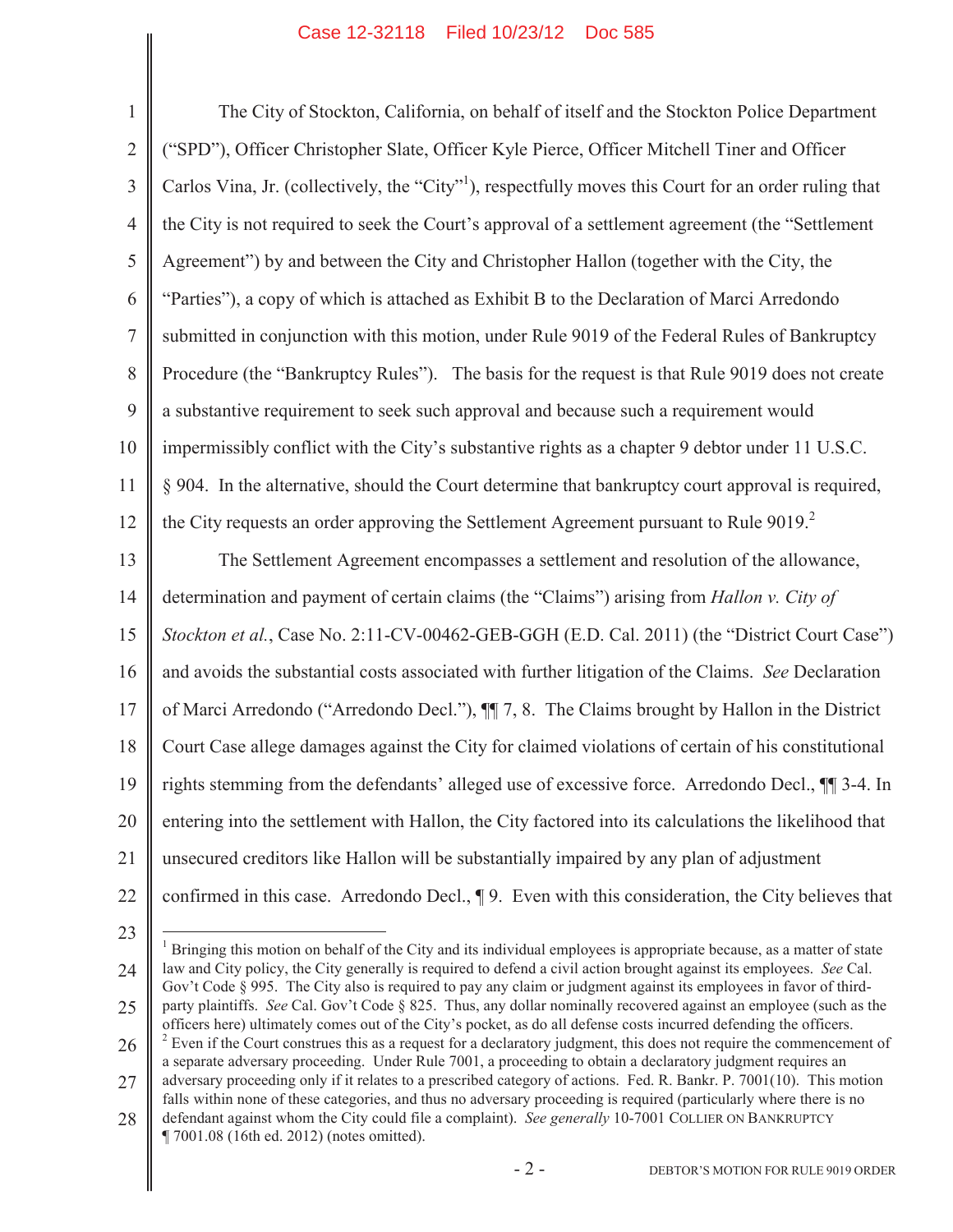| 1              | the terms of the Settlement Agreement—and specifically the amount of 100-cent dollars for                            |
|----------------|----------------------------------------------------------------------------------------------------------------------|
| $\overline{2}$ | which the City has agreed to settle the case—are fair, reasonable and in the best interests of all the               |
| 3              | Parties. Id.                                                                                                         |
| $\overline{4}$ | As noted above and as explained below, the City submits that a chapter 9 debtor is not                               |
| 5              | required to seek the Court's approval of a compromise or settlement under Rule 9019.                                 |
| 6              | Nevertheless, out of an abundance of caution, the City seeks the alternative relief of a Court order                 |
| $\tau$         | approving the Settlement Agreement.                                                                                  |
| 8              | THE CITY IS NOT REQUIRED TO SEEK THE COURT'S APPROVAL OF THE<br>I.                                                   |
| 9              | <b>AGREEMENT BECAUSE RULE 9019 DOES NOT CREATE A</b><br><b>SUBSTANTIVE REQUIREMENT TO SEEK SUCH APPROVAL AND ITS</b> |
| 10             | <b>APPLICATION WOULD CONFLICT WITH 11 U.S.C. § 904.</b>                                                              |
| 11             | Rule 9019 provides in relevant part that "[o]n motion by the trustee the court may                                   |
| 12             | approve a compromise or settlement." Fed. R. Bank. P. 9019. The City submits, however, that                          |
| 13             | Rule 9019 does not (and cannot) obligate the City to seek the Court's approval of the Settlement                     |
| 14             | Agreement. The reasons for this are twofold: First, Rule 9019 does not, on its own, create a                         |
| 15             | substantive requirement that debtors seek court approval of settlements and compromises.                             |
| 16             | Second, even if Rule 9019 did impose such a requirement, it would improperly conflict with the                       |
| 17             | City's freedom to control its property and revenues under section 904 of the Bankruptcy Code, in                     |
| 18             | violation of 28 U.S.C. $\S$ 2075.                                                                                    |
| 19             | <b>Rule 9019 Is A Procedural Rule That Does Not Create A Substantive</b><br>A.                                       |
| 20             | <b>Requirement That Debtors Seek The Court's Approval Of A Compromise Or</b><br><b>Settlement</b>                    |
| 21             | Rule 9019 is a rule of procedure, and thus "cannot create a substantive requirement for                              |
| 22             | court approval that does not exist in the Code itself." In re Telesphere Communications, Inc., 179                   |
| 23             | B.R. 544, 551-52 (Bankr. N.D. Ill. 1994); see also In re Dow Corning Corp., 198 B.R. 214, 246                        |
| 24             | (Bankr. E.D. Mich. 1996) (Rule 9019 is "merely a rule, [it] can do no more than establish a                          |
| 25             | procedural mechanism for exercising statutory power."). Multiple courts in non-chapter 9 cases                       |
|                | have recognized this, and have held that the substantive requirement to seek court approval of                       |
| 26             | compromises and settlements is instead found in 11 U.S.C. § 363, which permits the "use"                             |
| 27             | or "sale" of property of the estate only after "notice and a hearing." See Northview Motors, Inc.                    |
| 28             |                                                                                                                      |
|                | $-3-$<br>DEBTOR'S MOTION FOR RULE 9019 ORDER                                                                         |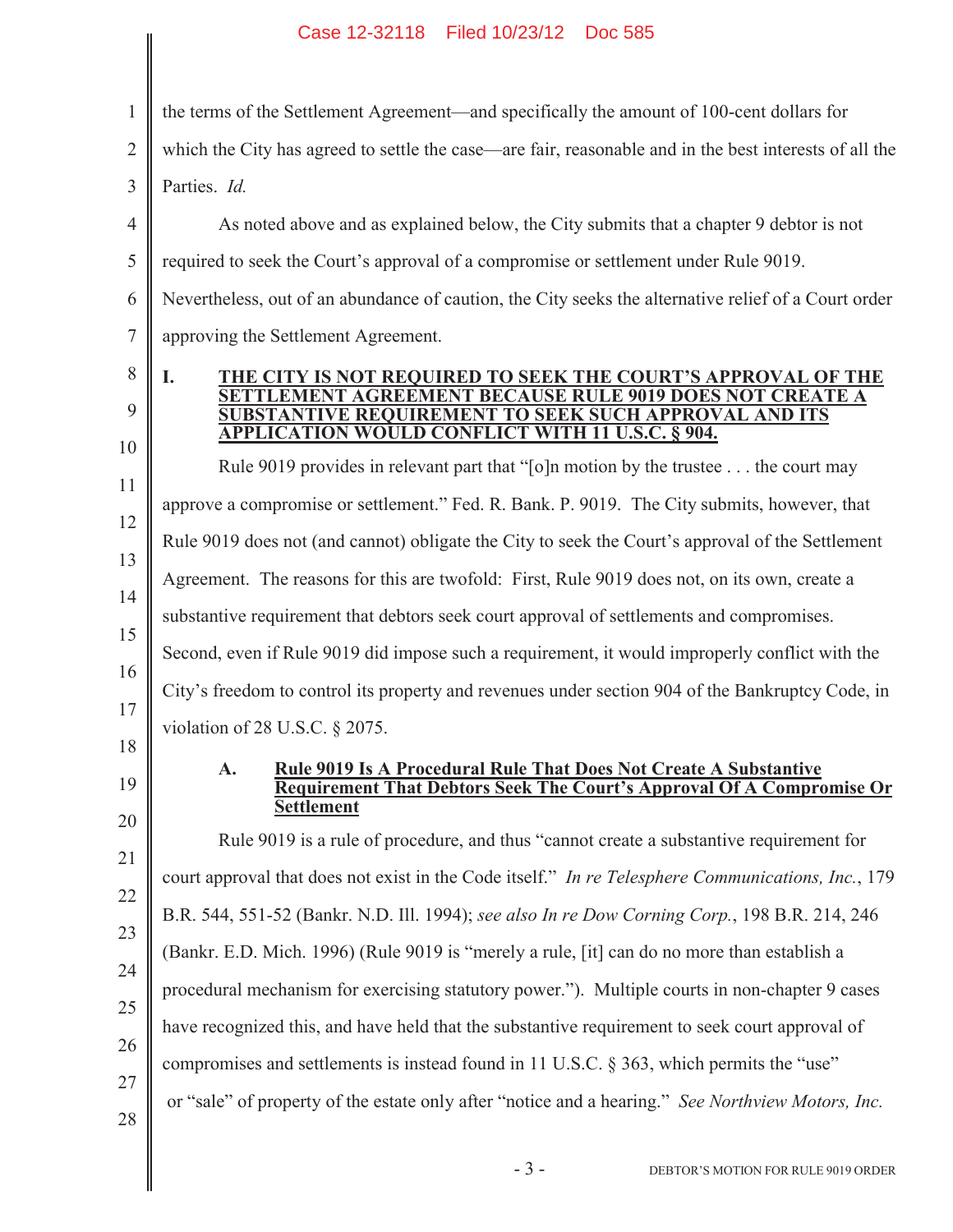1 2 3 4 5 6 7 8 9 10 11 12 13 14 15 16 17 18 *v. Chrysler Motors Corp.*, 186 F.3d 346, 351 n. 4 (3d Cir. 1999) ("[A]s a matter of law, Bankruptcy Rule 9019(a), a rule of procedure, cannot, by itself, create a substantive requirement of judicial approval of [a] settlement . . . Section 363 of the Code is the substantive provision requiring court approval."); *In re Sparks*, 190 B.R. 842, 844 (Bankr. N.D. Ill. 1996) (holding that Rule 9019 itself did not provide a basis for a Court's refusal to enforce a settlement it did not approve, but that such basis could be found in section 363). For example, in the leading Ninth Circuit case on the interplay between Rule 9019(a) and § 363(b), the Bankruptcy Appellate Panel for the Ninth Circuit held that "the disposition by way of 'compromise' of a claim that is an asset of the estate is the equivalent of a sale of the intangible property represented by the claim, which transaction simultaneously implicates the 'sale' provisions under section 363 as implemented by Rule 6004 and the 'compromise' procedure of Rule 9019(a*)." In re Mickey Thompson Entm't Group, Inc. (Goodwin v. Mickey Thompson Entm't Group, Inc.)*, 292 B.R. 415, 421 (B.A.P. 9th Cir. 2003) (*citing Myers v. Martin (In re Martin)*, 91 F.3d 389, 394-95 (3d Cir. 1996)). Section 363, however, is not applicable in chapter 9 cases. 11 U.S.C. § 901. Thus, as Rule 9019 implicates no substantive requirement for seeking court approval of a settlement, and as the Bankruptcy Code section that provides that requirement is inapplicable to a chapter 9 debtor, the Bankruptcy Code does not require the City to seek the Court's approval of the Settlement Agreement.

19 20

### **B. Requiring A Chapter 9 Debtor To Seek The Court's Approval Of A Compromise Or Settlement Is Impermissible Under 11 U.S.C. § 904 and 28 U.S.C. § 2075.**

21 22 23 24 25 26 27 28 Even if Rule 9019 could supply a substantive requirement for court approval of compromises and settlements, such a requirement could not be applied to a chapter 9 debtor because it would conflict with a municipality's freedom to control its property and revenues under 11 U.S.C. § 904. Section 904 of the Bankruptcy Code, titled "Limitation on jurisdiction and powers of court," states that a bankruptcy court, absent the debtor's consent or a plan provision to the contrary, "may not, by any stay, order, or decree . . . interfere with - (1) any of the political or governmental powers of the debtor; (2) any of the property or revenues of the debtor; or (3) the debtor's use or enjoyment of any income-producing property." As this Court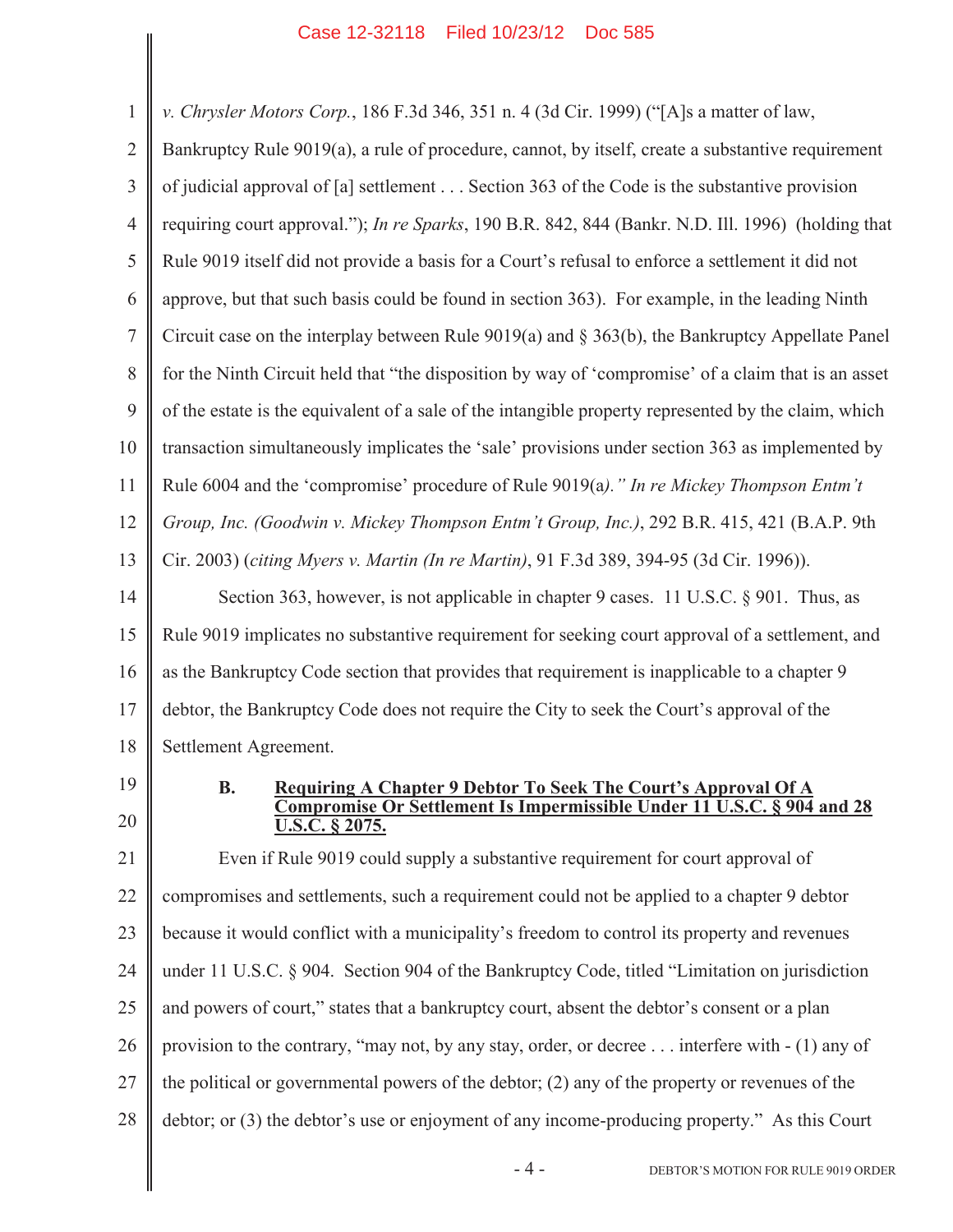1

2

3

4

5

6

recently held, "§ 904 performs the role of the clean-up hitter in baseball. Its preambular language . . . is so comprehensive that it can only mean that a federal court can use no tool in its toolkit no inherent authority power, no implied equitable power, no Bankruptcy Code § 105 power, no writ, no stay, no order—to interfere with a municipality regarding political or governmental powers, property or revenues, or use or enjoyment of income-producing property." *In re City of Stockton, California*, 478 B.R. 8, 20 (Bankr. E.D. Cal. 2012).

7 8 9 10 11 12 13 14 15 16 17 Requiring the City to seek the Court's approval of the Settlement Agreement is impermissible because § 904 prohibits a court from interfering with a debtor's property and revenues without the debtor's consent. 11 U.S.C. § 904(2). This Court has held that "[t]he contents of the City treasury are 'property and revenues' within the meaning of § 904(2)." 478 B.R. at 21. The expenses of continuing to litigate the District Court Case will require payments of additional attorneys' fees and other costs, as will the expenses of settling the case – although the latter expenses will be lower. These payments will come from the City of Stockton's treasury, which this Court has held constitute its property and revenues. Thus, requiring the City to seek the Court's approval of the Settlement Agreement—with the implication that the Court could deny such approval—would interfere with the City's freedom to control its property and revenues.

18 19 20 21 22 23 24 25 Where there is a conflict between the Bankruptcy Code and the Bankruptcy Rules, that conflict "must be settled in favor of the code." *In re Pac. Atl. Trading Co.*, 33 F.3d 1064, 1066 (9th Cir. 1994). This is because 28 U.S.C. § 2075, which confers power on the Supreme Court to prescribe the Bankruptcy Rules, expressly states that "[s]uch rules shall not abridge, enlarge, or modify any substantive right." Thus, a bankruptcy rule "cannot create an exception to the Bankruptcy Code." *In re Jastrem*, 253 F.3d 438, 441 (9th Cir. 2001); *see also In re Cisneros*, 994 F.2d 1462, 1465 (9th Cir. 1993) (where Bankruptcy Code and Bankruptcy Rules conflict, the statute must take precedence).

26 27 28 Therefore, Rule 9019 cannot abridge the City's substantive rights under section 904. Nor can Rule 9019 create a substantive right or requirement where none exists. *See* Section I.A., *supra*. The City is not required to seek the Court's approval of the Settlement Agreement.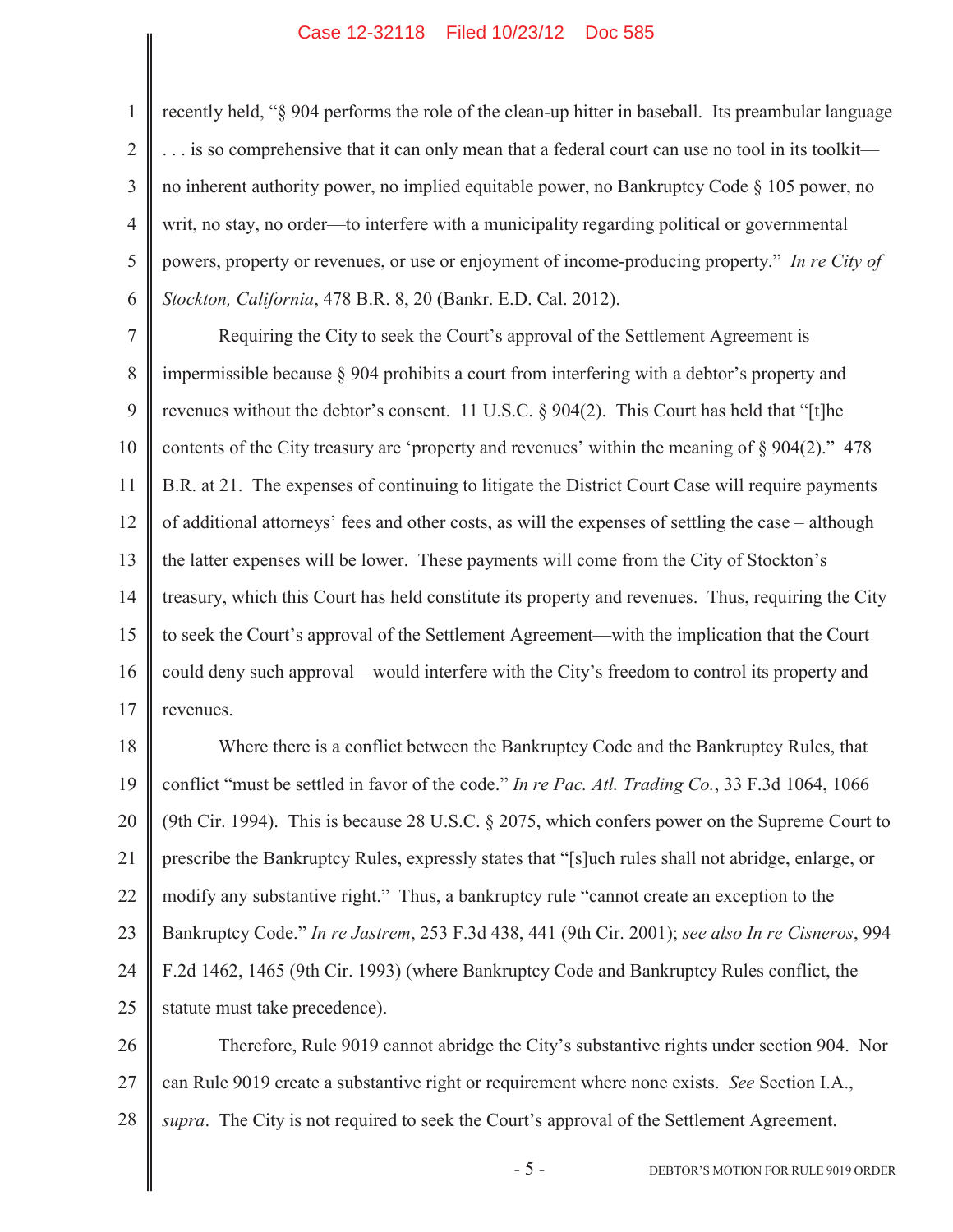|                                                                                                                                                                                                                        | Case 12-32118<br>Filed 10/23/12 Doc 585                                                                                                                                                         |  |  |   |
|------------------------------------------------------------------------------------------------------------------------------------------------------------------------------------------------------------------------|-------------------------------------------------------------------------------------------------------------------------------------------------------------------------------------------------|--|--|---|
|                                                                                                                                                                                                                        |                                                                                                                                                                                                 |  |  |   |
| 1                                                                                                                                                                                                                      | <b>ALTERNATIVELY, THE COURT SHOULD APPROVE THE SETTLEMENT</b><br>П.<br><b>AGREEMENT PURSUANT TO RULE 9019</b>                                                                                   |  |  |   |
| $\overline{2}$                                                                                                                                                                                                         | Should the Court deem Rule 9019 applicable, in the alternative, it should approve the                                                                                                           |  |  |   |
| $\mathfrak{Z}$                                                                                                                                                                                                         | Settlement Agreement between the City and Hallon.                                                                                                                                               |  |  |   |
| $\overline{4}$                                                                                                                                                                                                         | <b>The District Court Case</b><br>A.                                                                                                                                                            |  |  |   |
| 5                                                                                                                                                                                                                      | As alleged in his complaint, on the evening of January 15, 2010, Hallon was walking                                                                                                             |  |  |   |
| 6                                                                                                                                                                                                                      | down a street in an area of downtown Stockton known for drug trafficking. See Arredondo Decl.,                                                                                                  |  |  |   |
| $\sqrt{ }$<br>13, Ex. A. He was detained by Officers Slate, Pierce, Tiner and Vina, Jr. Id. The officers used<br>8<br>force during the detention. Id. Hallon argues that the force used was excessive; the City argues |                                                                                                                                                                                                 |  |  |   |
|                                                                                                                                                                                                                        |                                                                                                                                                                                                 |  |  | 9 |
| 10                                                                                                                                                                                                                     | On February 18, 2011, Hallon initiated the District Court Case by filing a complaint in the                                                                                                     |  |  |   |
| 11                                                                                                                                                                                                                     | United States District Court for the Eastern District of California. Arredondo Decl., 12, Ex. A.                                                                                                |  |  |   |
| 12                                                                                                                                                                                                                     | He brought the case under 42 U.S.C. § 1983 and other statutory and common law causes of action                                                                                                  |  |  |   |
| 13                                                                                                                                                                                                                     | to recover damages against the City for claimed violations of certain constitutional rights                                                                                                     |  |  |   |
| 14                                                                                                                                                                                                                     | resulting from the alleged use of excessive force during his detention. $Id.$ , $\P$ 4. On April 16,                                                                                            |  |  |   |
| 15                                                                                                                                                                                                                     | 2012, the City filed a motion for summary judgment, and on May 1, 2012, Hallon filed an<br>opposition, arguing that the motion must fail because it involved disputed facts. $Id.$ , $\P$ 5. On |  |  |   |
| 16                                                                                                                                                                                                                     |                                                                                                                                                                                                 |  |  |   |
| 17                                                                                                                                                                                                                     | June 28, 2012 (the "Petition Date"), the City filed its chapter 9 petition. Id. On July 6, 2012, the                                                                                            |  |  |   |
| 18                                                                                                                                                                                                                     | district court judge ordered that the City's motion for summary judgment be deemed withdrawn                                                                                                    |  |  |   |
| 19                                                                                                                                                                                                                     | in light of the imposition of the automatic stay. <i>Id.</i> On July 16, 2012, Hallon filed a notice of                                                                                         |  |  |   |
| 20                                                                                                                                                                                                                     | settlement. Id.                                                                                                                                                                                 |  |  |   |
| 21                                                                                                                                                                                                                     | <b>B.</b><br><b>The Terms Of The Settlement Agreement</b>                                                                                                                                       |  |  |   |
| 22                                                                                                                                                                                                                     | <b>Payment By The City To Hallon</b><br>1.                                                                                                                                                      |  |  |   |
| 23                                                                                                                                                                                                                     | Subject to Court approval, should the Court determine that approval is required, the City                                                                                                       |  |  |   |
| 24                                                                                                                                                                                                                     | agrees to pay Hallon \$55,000 (the "Settlement Amount"). See Arredondo Decl., ¶ 7, Ex. B. The                                                                                                   |  |  |   |
| $25\,$                                                                                                                                                                                                                 | Parties arrived at this amount after a lengthy series of negotiations. $Id.$ , $\P$ 8. It reflects their                                                                                        |  |  |   |
| 26                                                                                                                                                                                                                     | evaluation of the strengths of their respective cases, of Hallon's potential recovery and of the                                                                                                |  |  |   |
| 27                                                                                                                                                                                                                     | benefit they gain from reducing future litigation costs in the District Court Case. Id. As noted                                                                                                |  |  |   |
| 28                                                                                                                                                                                                                     |                                                                                                                                                                                                 |  |  |   |
|                                                                                                                                                                                                                        | $-6-$<br>DEBTOR'S MOTION FOR RULE 9019 ORDER                                                                                                                                                    |  |  |   |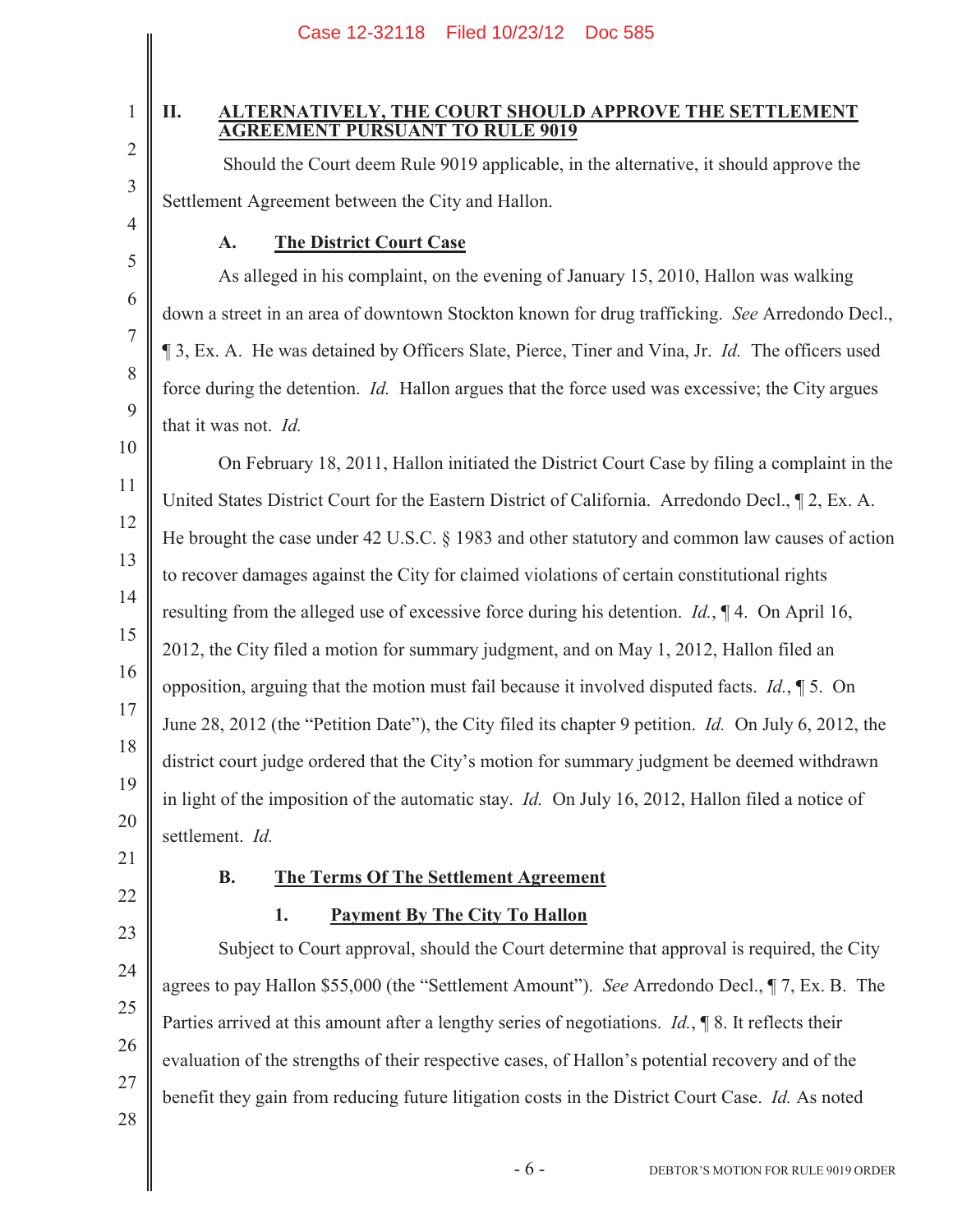I

| $\mathbf{1}$   | above, in entering into the settlement with Hallon, the City was well aware of, and factored into       |  |
|----------------|---------------------------------------------------------------------------------------------------------|--|
| $\overline{2}$ | its calculations, the likelihood that unsecured creditors like Hallon will be substantially impaired    |  |
| $\mathfrak{Z}$ | by any plan of adjustment confirmed in this case. $Id.$ , $\P$ 9. Subject to obtaining Court approval,  |  |
| $\overline{4}$ | within fourteen days of the approval of the Settlement Agreement by the Stockton City Council,          |  |
| 5              | the Settlement Amount will be paid to Hallon and his attorney of record, Richard G. Hyppa. Id.,         |  |
| 6              | $\P$ 7.                                                                                                 |  |
| 7              | 2.<br><b>Release</b>                                                                                    |  |
| 8              | Hallon will release and discharge the City of and from any and all liability, claims,                   |  |
| $\mathbf{9}$   | demands, damages, punitive damages, causes of action, disputes, suits, actions, claims for relief,      |  |
| 10             | and causes of action arising out of or relating to the allegations of the Complaint or arising out of   |  |
| 11             | related to the facts and circumstances underlying such allegations. $Id.$ , $\P$ 7, Ex. B.              |  |
| 12             | $C_{\bullet}$<br><b>The Proposed Compromise Should Be Approved</b>                                      |  |
| 13             | 1.<br><b>The Legal Standard Pursuant To Rule 9019</b>                                                   |  |
| 14             | The Supreme Court set forth the standard for approval of a compromise in Protective                     |  |
| 15             | Committee for Independent Stockholders of TMT Trailer Ferry, Inc. v. Anderson, 390 U.S. 414,            |  |
| 16             | reh'g denied, 391 U.S. 909 (1968). In TMT Trailer, the Supreme Court held that compromises              |  |
| 17             | reached during the course of insolvency proceedings must be "fair and reasonable." 390 U.S. at          |  |
| 18             | 424. Significantly, the Court stated that "[b]asic to this process in every instance, of course, is the |  |
| 19             | need to compare the terms of the compromise with the likely rewards of litigation." Id.                 |  |
| 20             | The Ninth Circuit Court of Appeals has held that the determination of whether a proposed                |  |
| 21             | settlement agreement meets the requisite standards of fairness, equity and reasonableness, is a         |  |
| 22             | function of several factors: (a) the probability of success in the litigation; (b) the difficulties, if |  |
| 23             | any, to be encountered in the matter of collection; (c) complexity of the litigation involved, and      |  |
| 24             | the expense, inconvenience and delay necessarily attending it; and (d) the paramount interest of        |  |
| 25             | creditors and a proper deference to their reasonable views. See Martin v. Kane (In re A&C               |  |
| 26             | Properties), 784 F.2d 1377, 1381 (9th Cir.), cert. denied sub nom., Martin v. Robinson, 479 U.S.        |  |
| 27             | 854 (1986); accord Woodson v. Fireman's Fund Insur. Co. (In re Woodson), 839 F.2d 610, 620              |  |
| 28             | (9th Cir. 1988); In re MGS Marketing, 111 B.R. 264, 267 (B.A.P. 9th Cir. 1990). Each of these           |  |
|                | $-7-$<br>DEBTOR'S MOTION FOR RULE 9019 ORDER                                                            |  |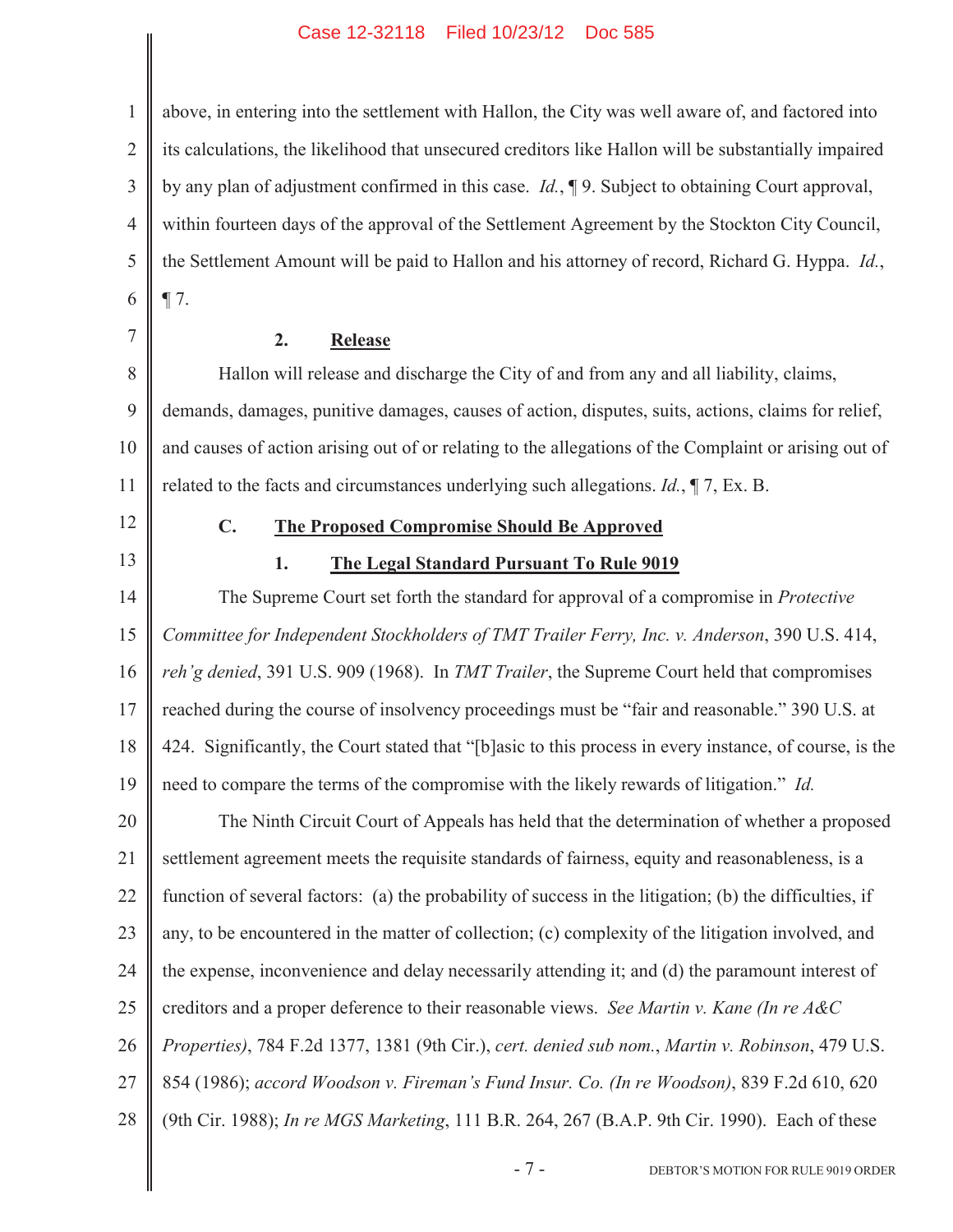1 2 enumerated factors weighs in favor of approving the Settlement Agreement.

3 4 5 6 7 8 In ruling on a proposed compromise, a court should not substitute its own judgment for that of the trustee or debtor in possession. *See In re Carla Leather, Inc.*, 44 B.R. 457, 466 (Bankr. S.D.N.Y. 1984), *aff'd*, 50 B.R. 765 (S.D.N.Y. 1985). Nor is a court required to determine whether the settlement was the best that the debtor could have obtained. *See In re W.T. Grant*, 699 F.2d 599, 608 (2d Cir. 1982), *cert. denied*, 464 U.S. 822 (1983). Rather, the court should "canvass the issues and see whether the settlement 'fall[s] below the lowest point in the range of reasonableness.'" *Id.* at 608; *In re Bell & Beckwith*, 87 B.R. 472, 474 (N.D. Ohio 1987).

9

10

11

12

13

### **2. The Settlement Agreement Meets The Standard For Approval Under Bankruptcy Rule 9019**

The Settlement Agreement should be approved under the applicable decisional standards. As applied here, the *A&C Properties* factors support this Court's approval of the Settlement Agreement as in the best interest of the City and its creditors. The Settlement Agreement should be approved for the following reasons:

14 15

16 17 18 19 20 21 22 23 *Probability of Success.* The factual and legal arguments regarding the allowability of Hallon's Claims are disputed. Hallon maintains that the officers used excessive force when they detained him, which excessive force resulted in significant bodily injury; by contrast, the City maintains that the stop of Hallon and the force used were justified. *See* Arredondo Decl., ¶ 3. Ultimately, a jury would be charged with deciding the validity of the Claims; thus, the outcome is plagued with uncertainty. What is certain is that substantial time and resources would be consumed in pursuing the litigation to trial, even if such litigation does not occur until after the lifting of the automatic stay. Under the circumstances, the proposed compromise is fair and reasonable, as it approximates the City's and Hallon's good-faith estimation of the risks associated with their respective claims and defenses.

*Complexity of Litigation; Related Expense.* The disputes between the Parties one plaintiff and six defendants—about the facts of the case, as well as tendentious discovery disputes involving such issues as expert witness disclosure have elevated the litigation's complexity. Continuing the litigation to resolve the case's factual and legal disputes would

28

24

25

26

27